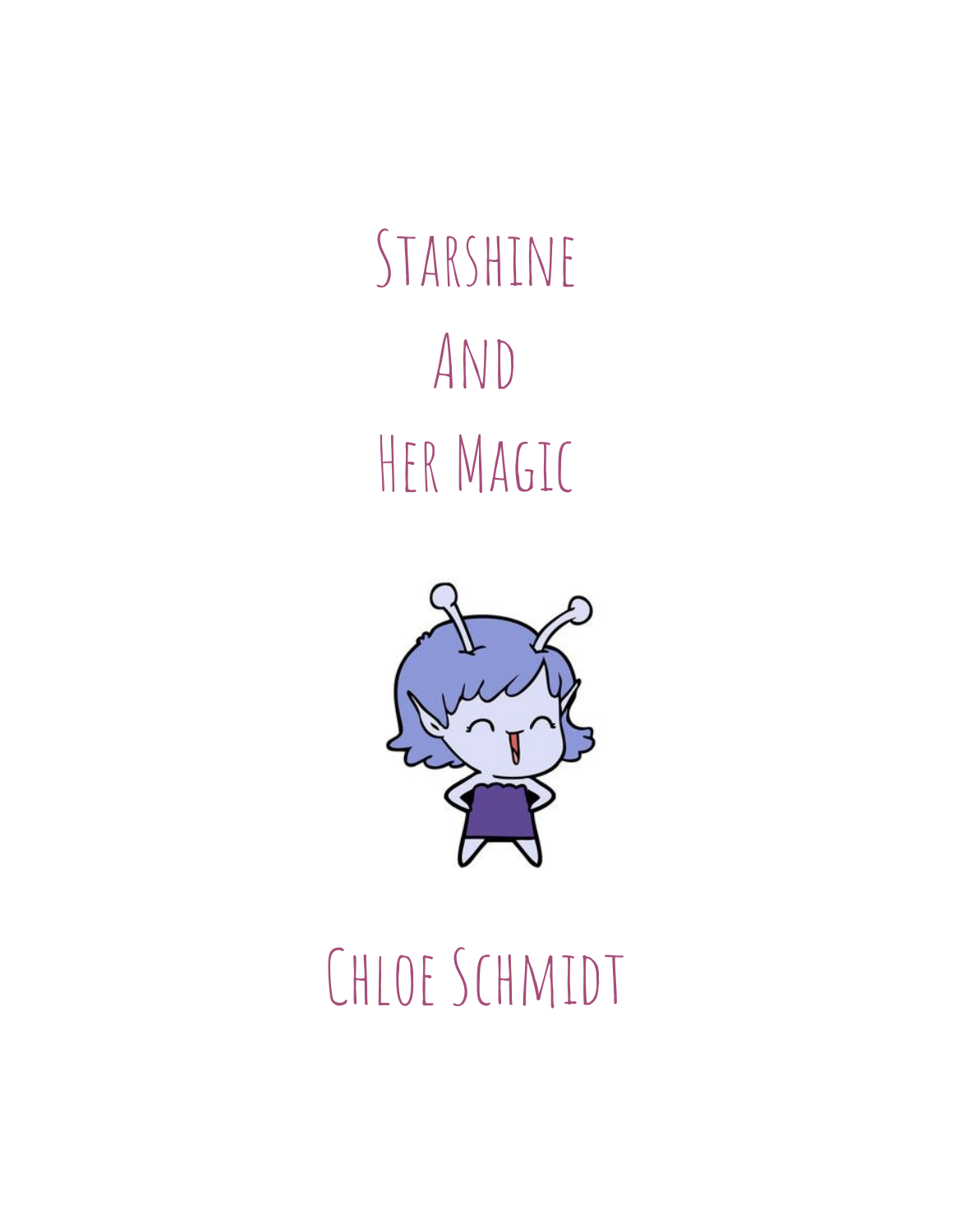Starshine And HER MAGIC



## Chloe schmidt

## DEDICATED TO: GRACE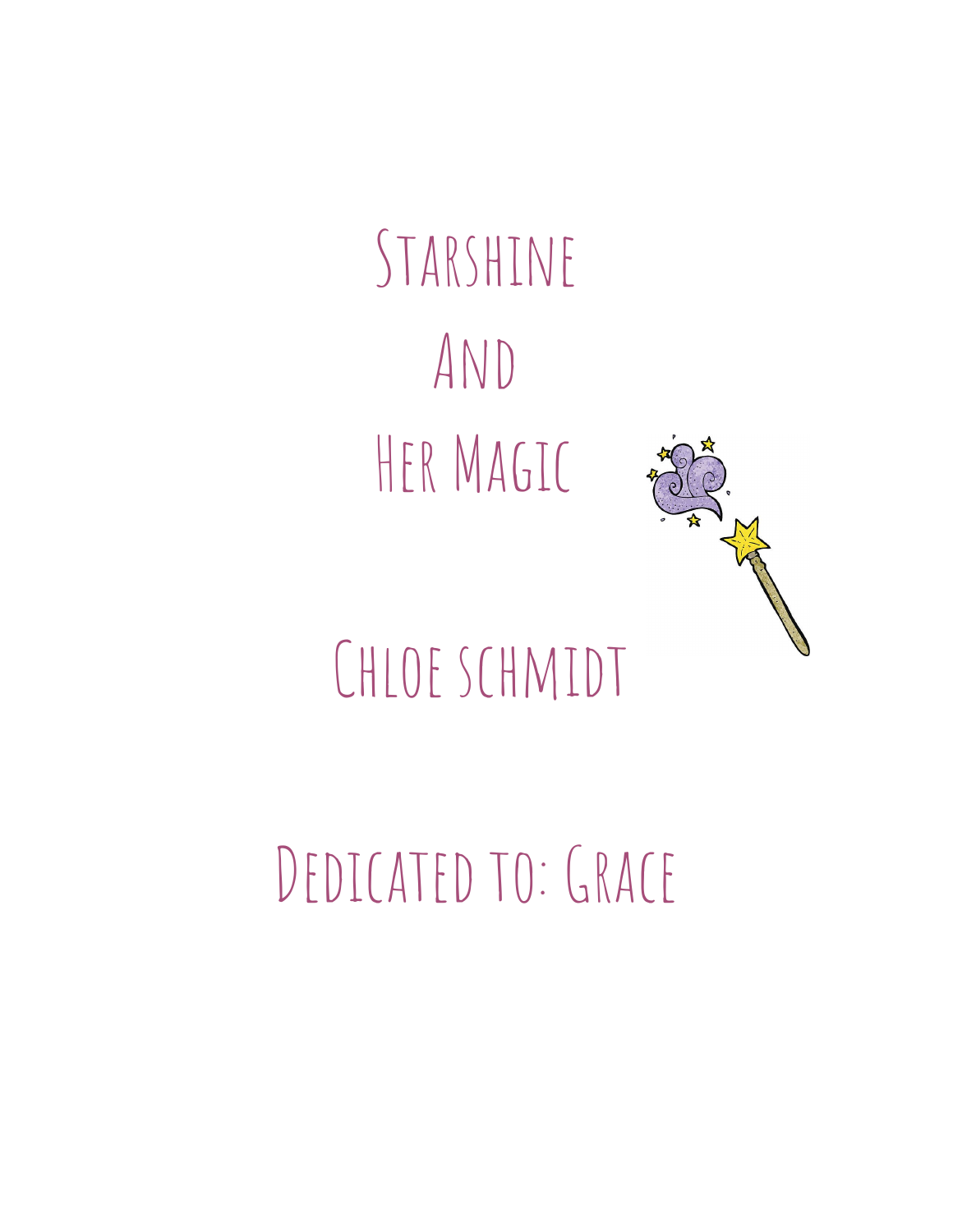Starshine was a young alien on planet Zardon. Zardon aliens hadlight purple skin and BIG HEADS. SHE LOVED ADVENTURES AND NEVER FEARED THE UNKNOWN. SHE WAS A UNIQUE alien because she had magic, and noone else ON HER PLANET COULD USE MAGIC. HOWEVER, THE other aliens were constantly making fun of her for being a magical alien.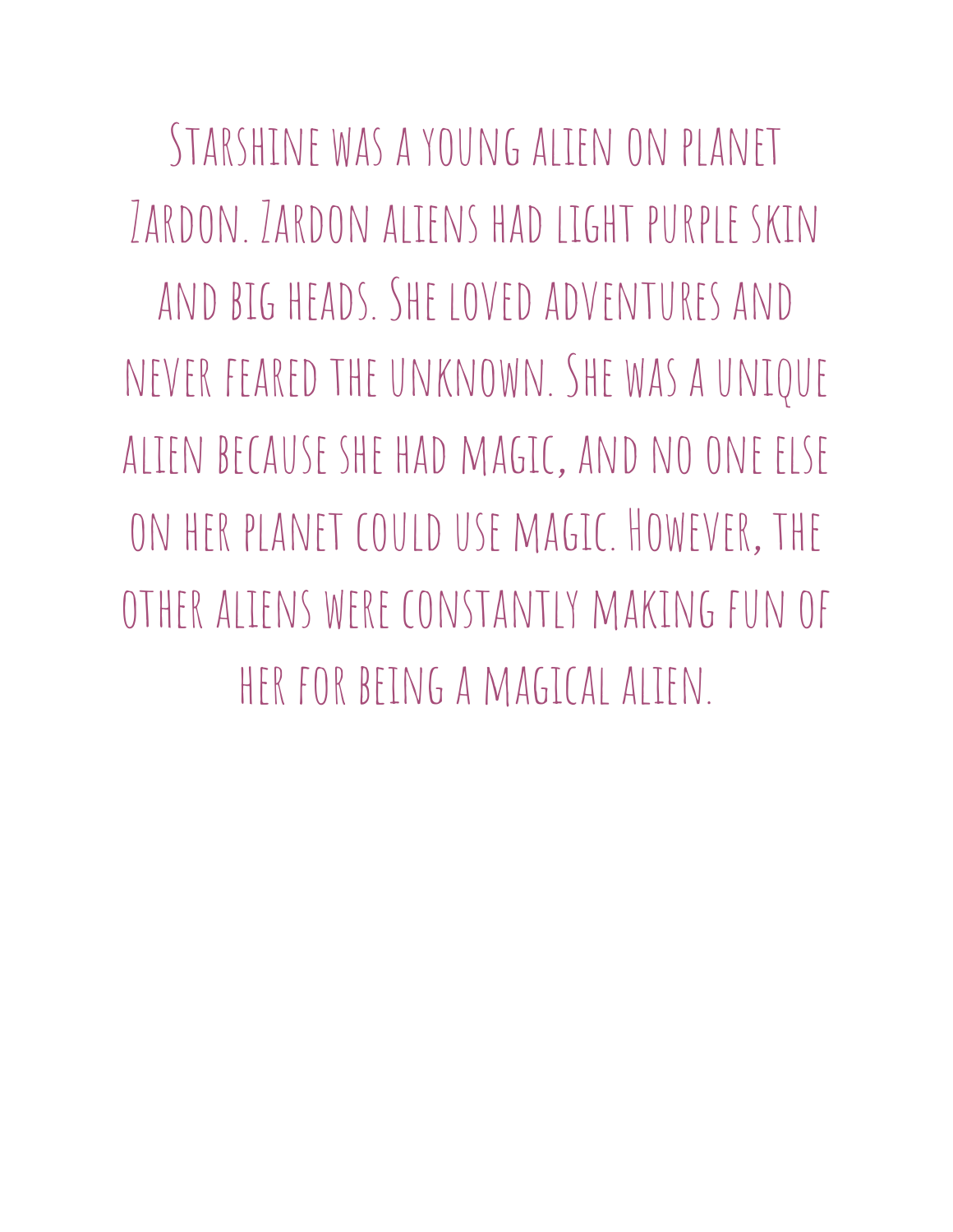SHE WAS SICK OF HER PLANET NOT ACCEPTING HER. BUT SHE THOUGHT THAT IF SHE WENT TO FARTH SHE couldfinda friend. She hadreadabout HUMANS GOING TO MAGIC SHOWS, AND HOW A LOT of humans alsohad magical powers. Knowing this, she figured they might like her. Planet zardon gave every adult a spaceship for TRAVEL, SO STARSHINE STOLE HER PARENTS' SHIP and SET OUT FOR FARTH. SHE HAD BEEN STUDYING the language called"English", soshedecided Tolandin America.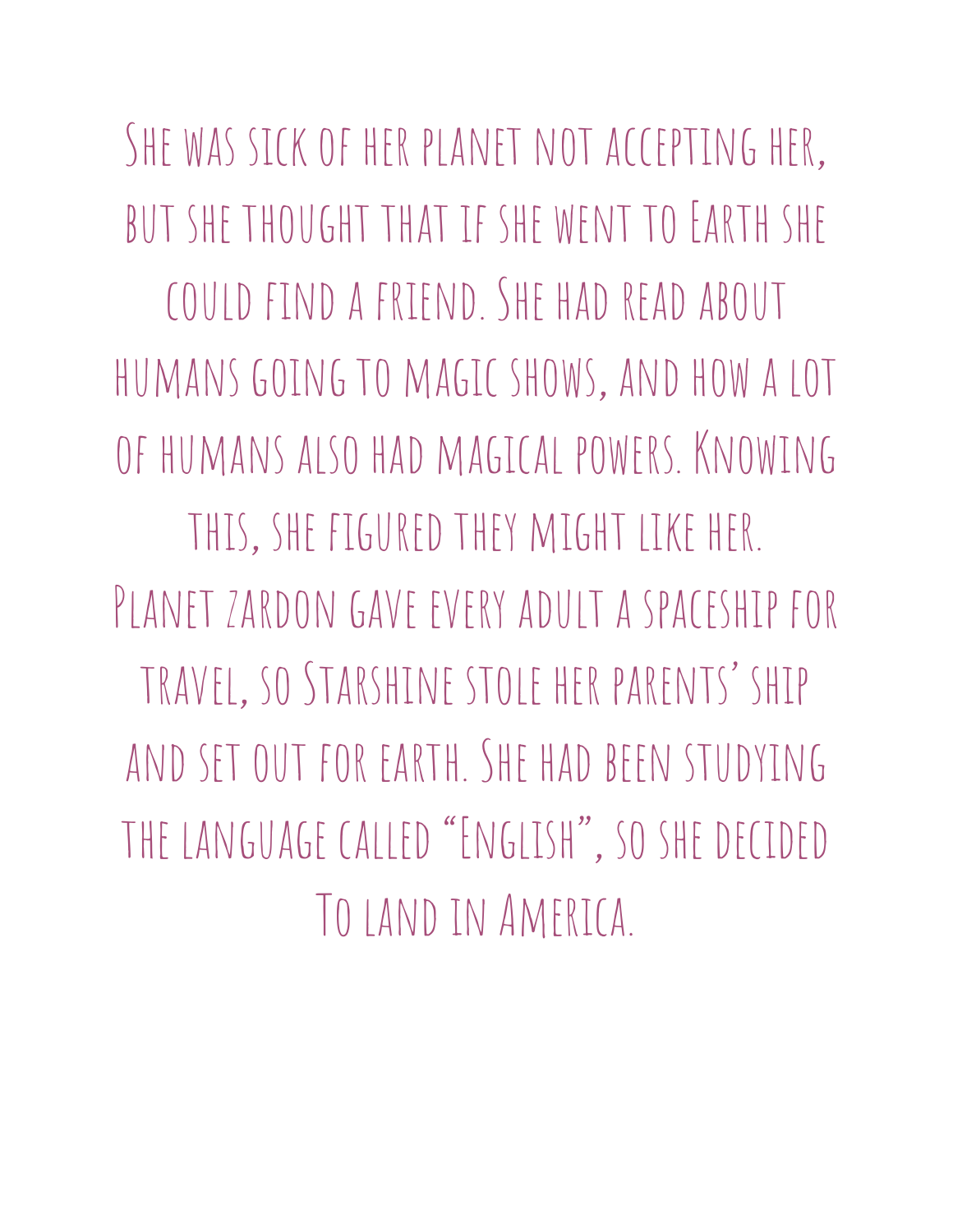ONCE ON EARTH, SHE LANDED IN A PLACE THAT HUMANS CALL CALIFORNIA. TO STARSHINE, THIS PLACE WAS AMAZING. THEY HAD TALL BUILDINGS, SUNSHINE, WEIRD PLANTS WITH BRIGHT COLORS ON them, and much more.

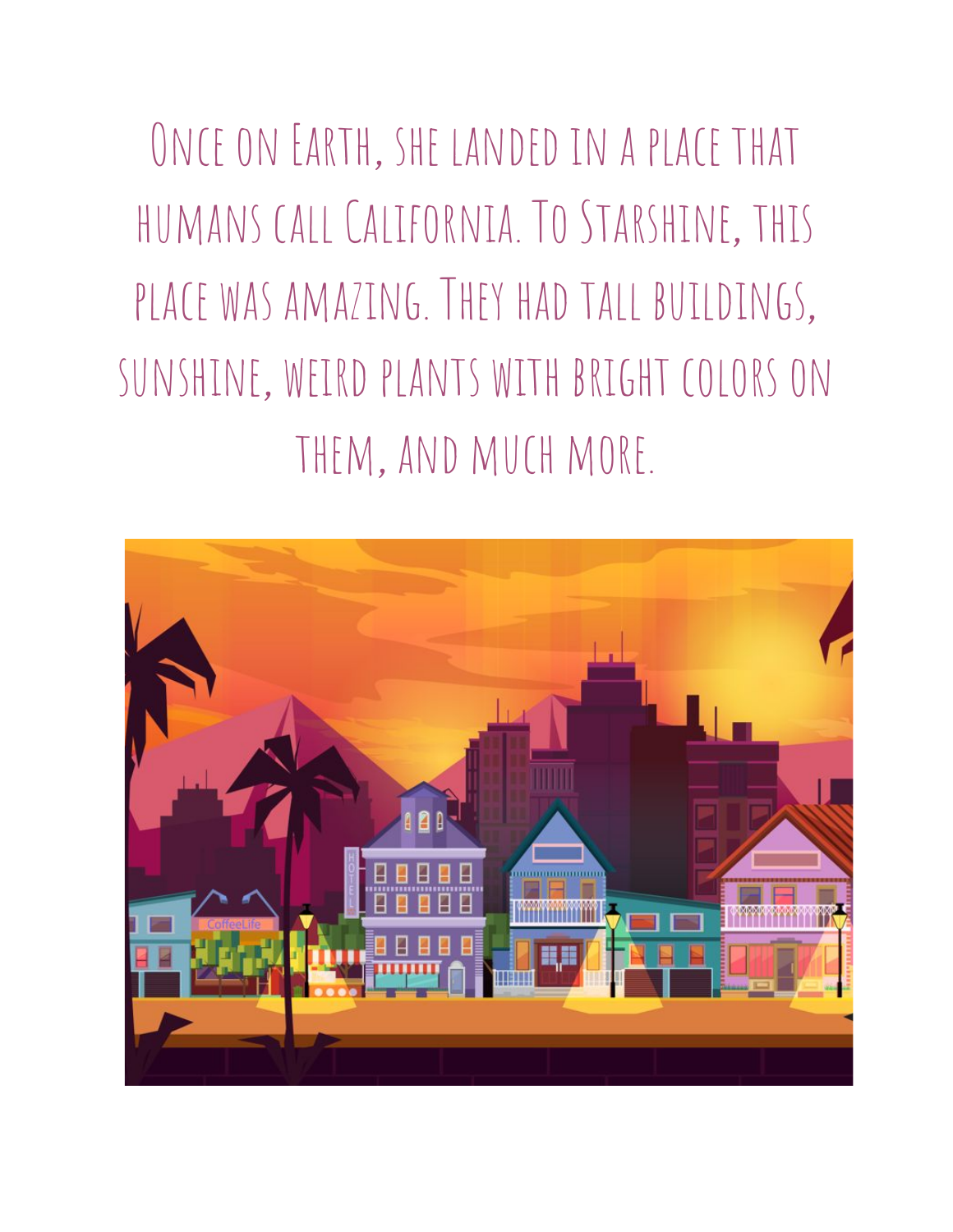Soon after,Ayoung human girl with brown hair anda pink shirt cameup toher when she STEPPED OUT OF HER SHTP. SHE SATD HER NAME WAS GRACIF AND ASKED STARSHINE WHAT HERS WAS. Starshine instantly knew she wantedthis girl tolike her.

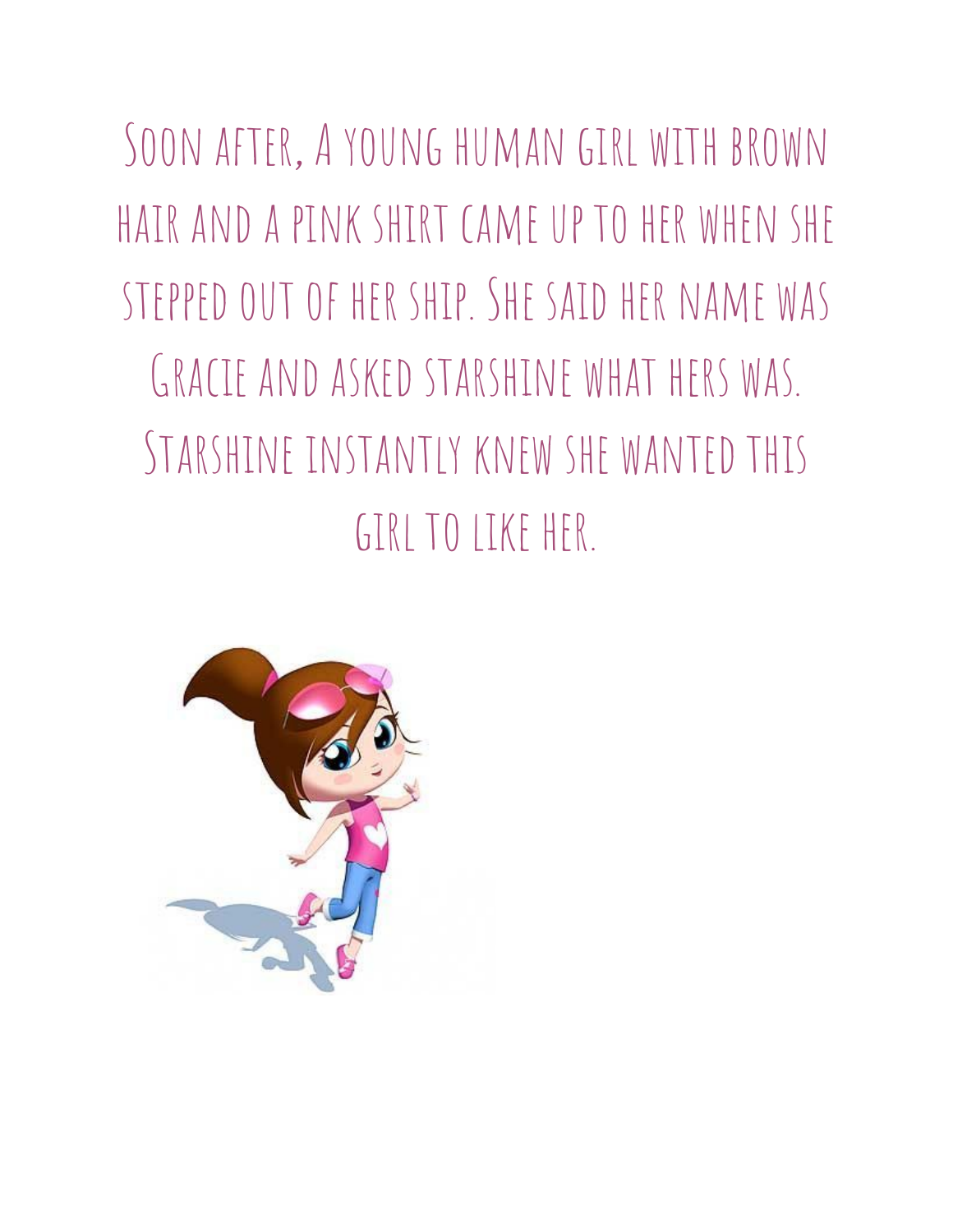Gracie brought starshine toher room and introduced her toher brother Tim. Tim was fascinated by Starshine.After all, shedid LOOK PRETTY STRANGE TO THEM. NEXT, STARSHINE MET THEIR DOG, BINGO, AND SHE THOUGHT HE WAS soadorable andlovedhis brown spots. They alsodidn't have pets backon Zardon; she was AMAZED THAT THEY LIVED WITH SOMEONE THAT LOOKED COMPLETELY DIFFERENT THAN THEY DID.

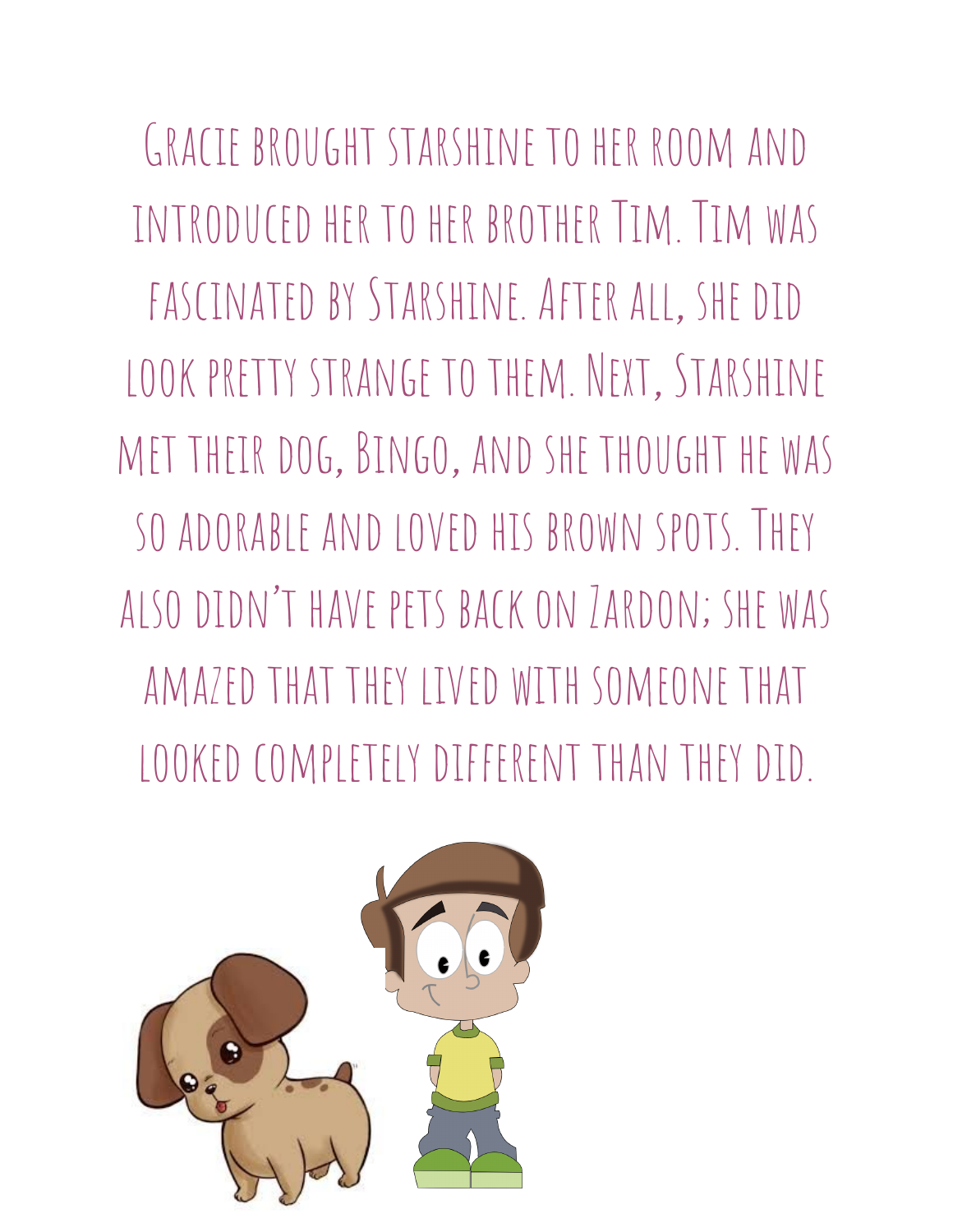STARSHINE WANTED TO SHOW THEM HER MAGICAL powers sothey couldsee how much fun she could be. She could turn any object into WHATEVER SHE WANTED IT TO BE. GRACIE ASKED HER toturn a leaf intoa plate of spaghetti, so SHE MADE THEM A SPAGHETTI DINNFR OUT OF A pile of leaves.

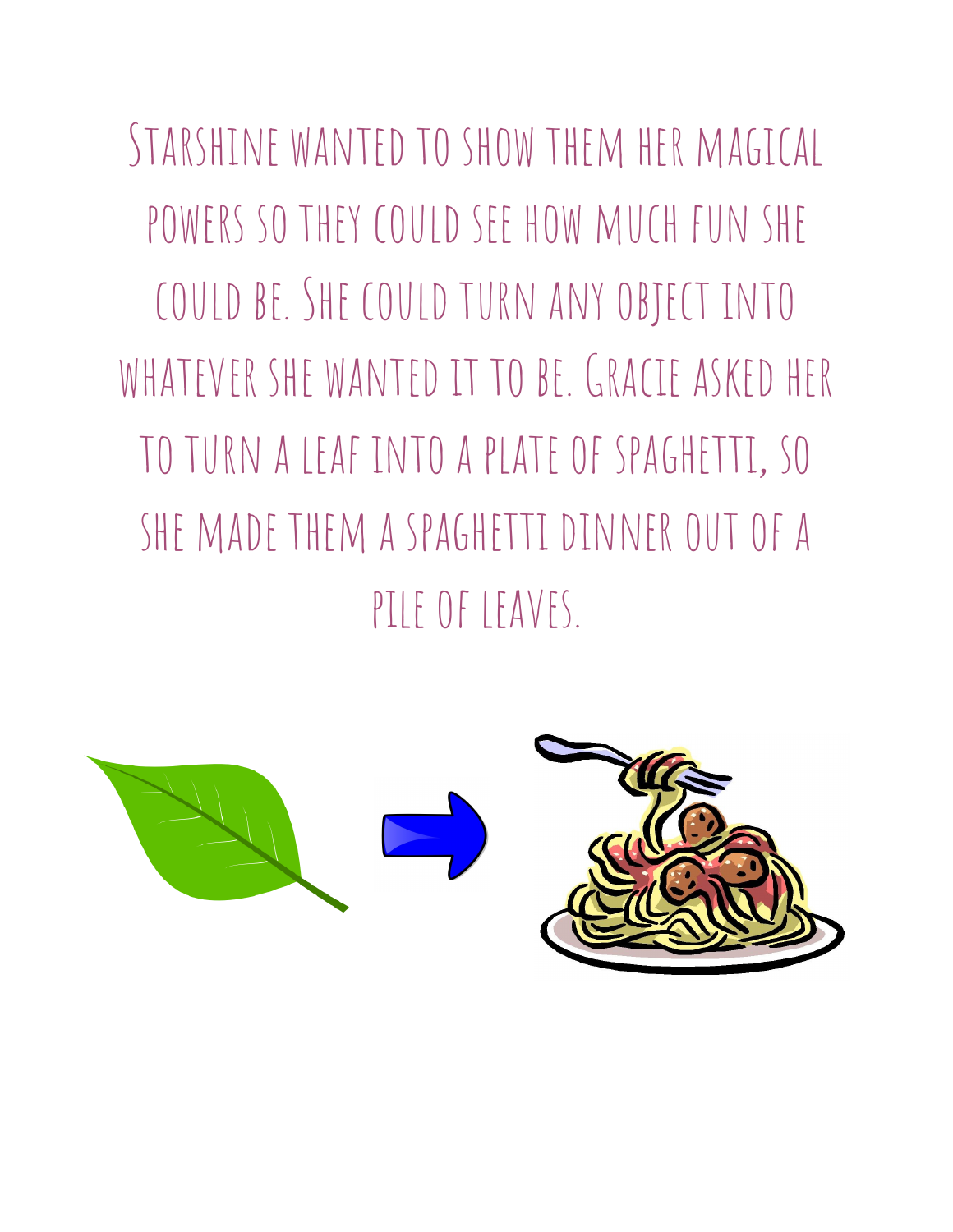Meanwhile,Dr. Snyde was in his evil tower WATCHING OUT FOR ALIFNS. HE HAD A MACHINE THAT COULD DETECT MAGIC AND SHOW HIM WHERE it was coming from.Of course, when STARSHINE USED HER MAGIC, HE SAW AND IMMEDIATELY RUSHED OUT THE DOOR.

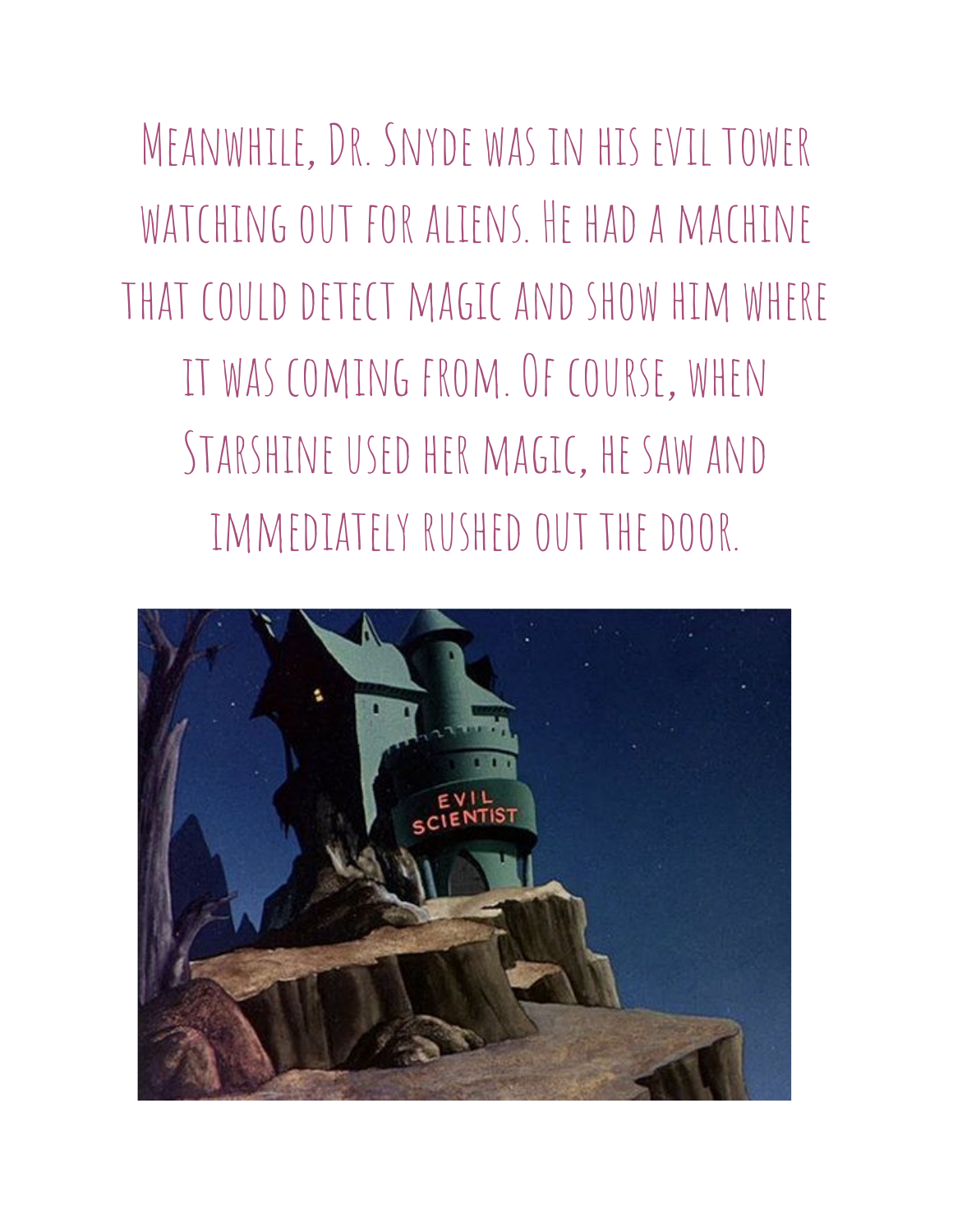He confronted Starshine andher new friends in their backyard. When he first saw STARSHINE, HE SAID, "I KNEW IT! I KNEW YOU WERE REAL! NOW I CAN STUDY YOU AND YOUR magical powers in my science lab."Dr. Snyde TRIED TO SHOOT STARSHINE WITH A TRANQUILIZER, BUT BEFORE THE DART COULD HIT HER, SHE TURNED it intoa bunny. "You're no match for my MAGIC! WHO ARE YOU?"

"Why, i'm Dr. Snyde,of course, andI've been studying your planet, ZARDON, FOR YEARS."

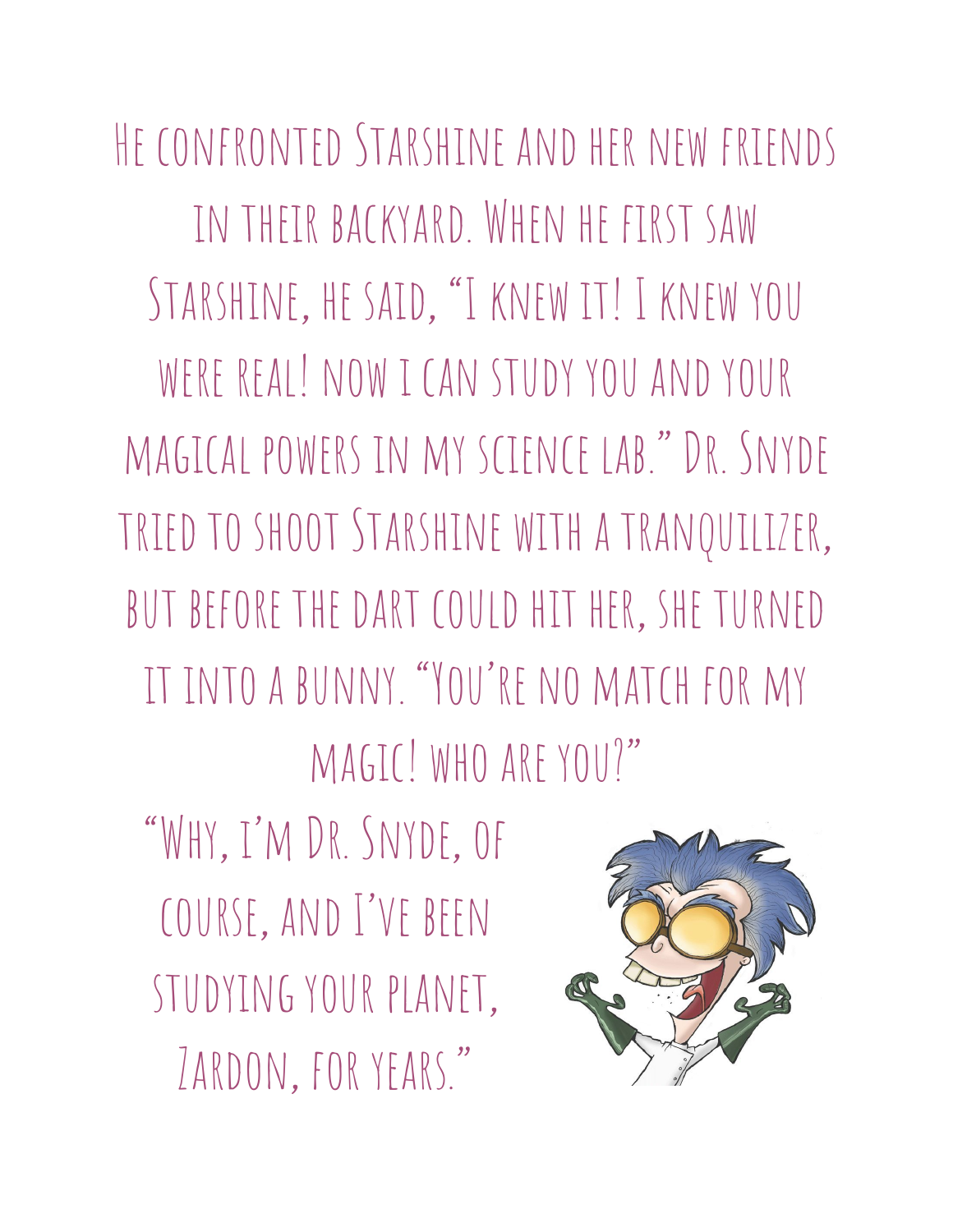In this moment, Starshine realized it wasn't safe for heror her planet here on Earth. She FRANTICALLY SAID GOODBYF TO HER FRIENDS AND promised she would write tothem from ZARDON. THEN, SHE USED HER MAGIC TO MAKE DR. Snyde run slowly while she ran as fast as she couldtoher spaceship. Starshine was poweringup her ship when she saw Dr. Snyde in a car coming towards her. Before he could reach her, she was rising intothe sky and shooting off towards home.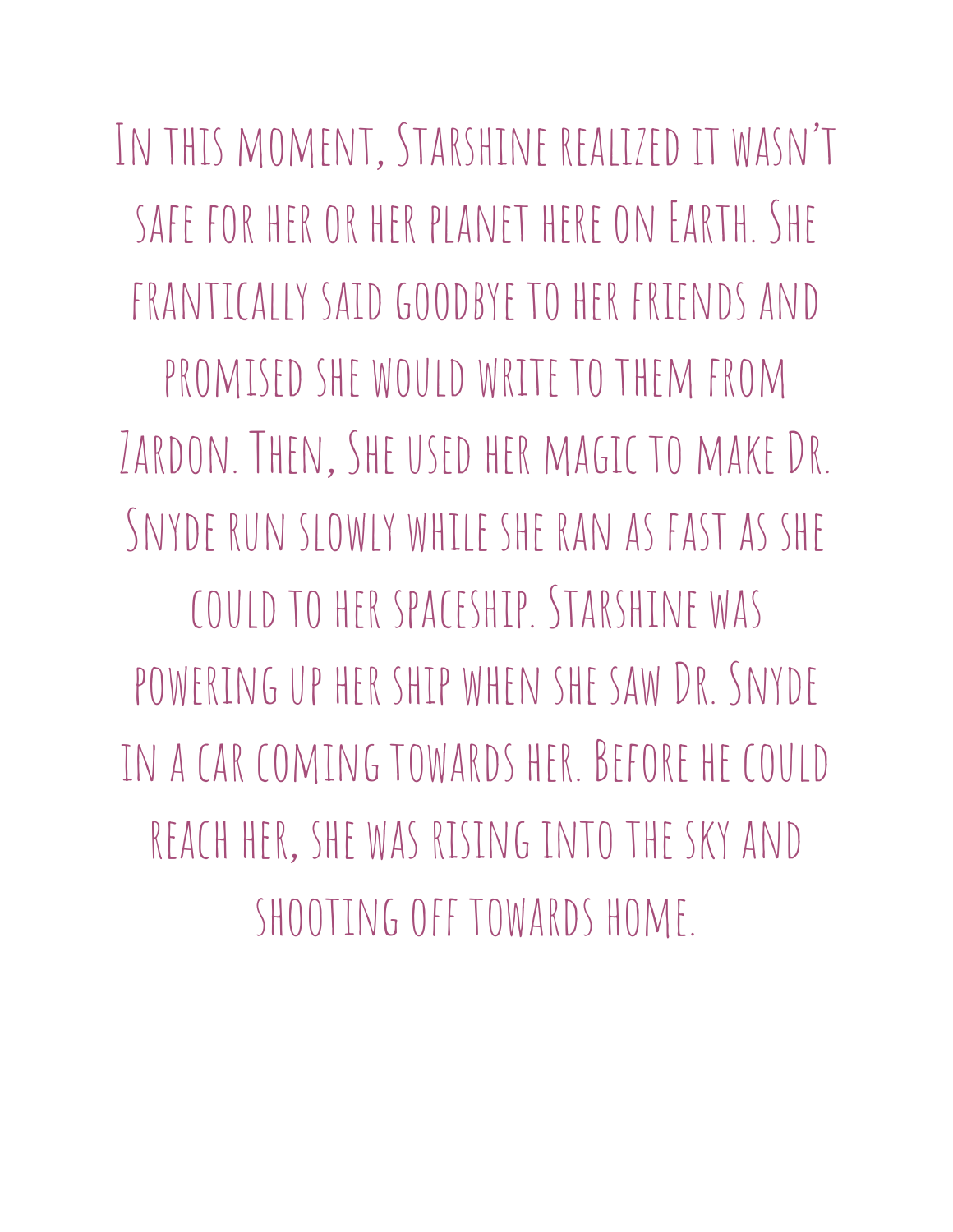WHEN SHE ARRIVED BACK ON HER PLANET, HER parents were waiting for her at her house. Starshine's parents huggedher crying and TOLD HER NEVER TO RUN AWAY AGAIN. SHE SAID, "I'M SO SORRY, I SHOULD HAVE NEVER DONE SUCH A SELFISH THING, AND I REALIZE NOW THE importance of my magic." Starshine knew now this is where she belonged no matter what, but she would never forget the friends she madeon Earth. SHE ALSO KNEW THIS PLACE SHE LOVED WAS IN great danger.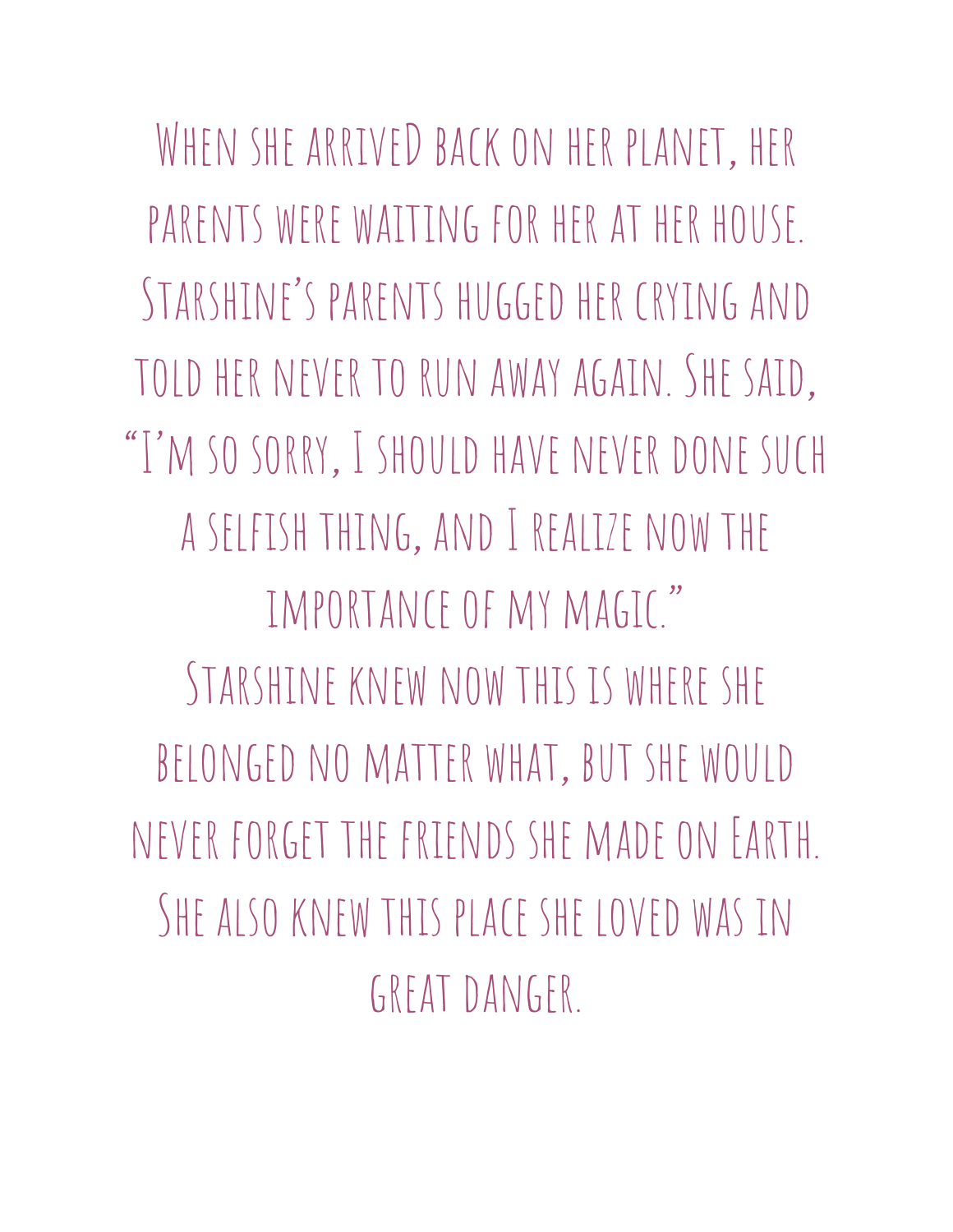"We have to warn the planet. there is an evil SCIENTIST ON EARTH THAT KNOWS ABOUT US," SHE SAID SERIOUSLY TO HER PARENTS. ONCE SHE EXPLAINED WHAT HAPPENED TO THEM, THEY STARTED running around Jardon warning all the aliens. Before they weredone with this, they saw that a strange looking spacecraft was landing on their planet.

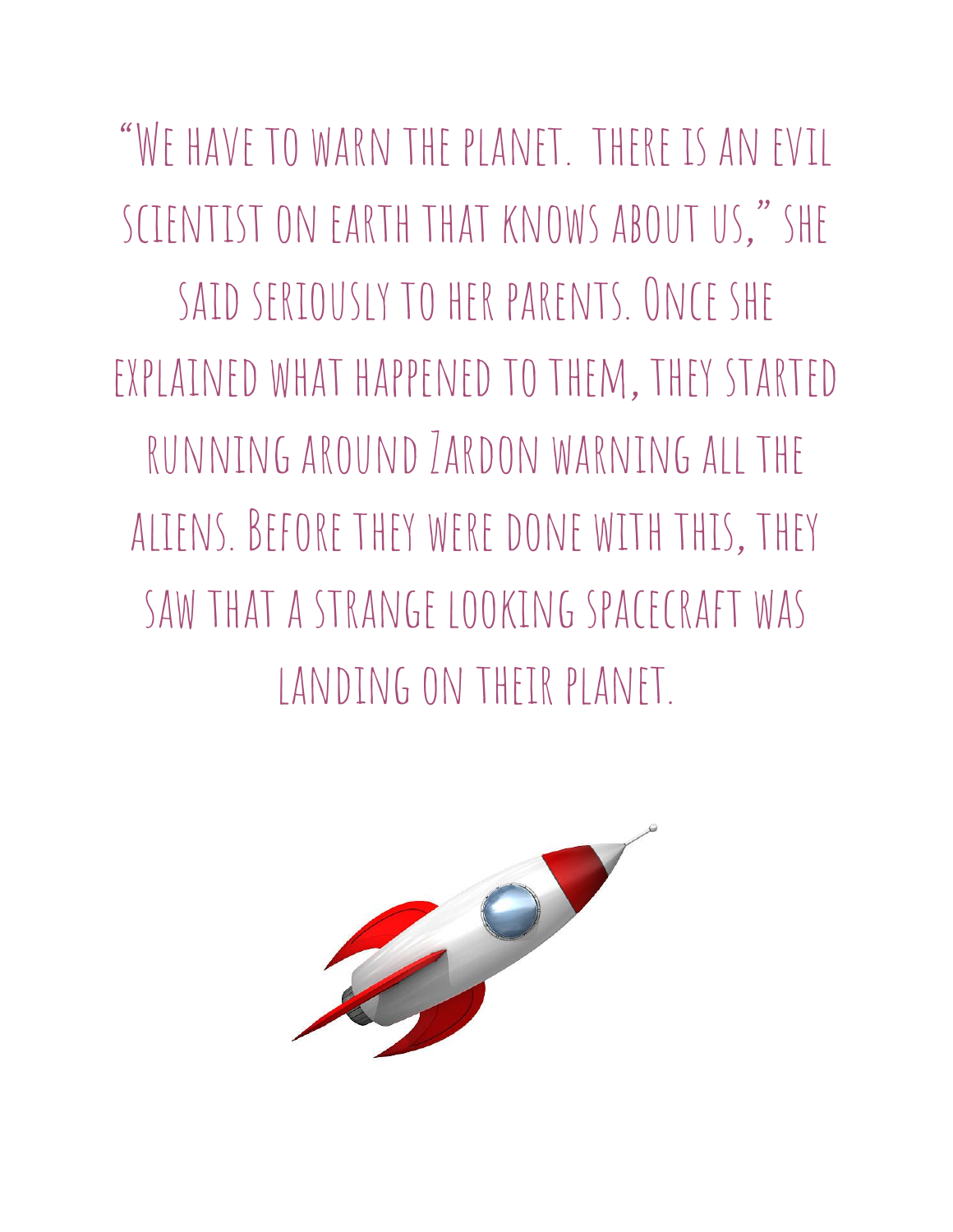WHEN HE STEPPED OFF THE SHIP, STARSHINE RECOGNIZED HIM IMMEDIATELY AS DR. SNYDE. andshe screamed, "Everyone run! He's evil!" ALL THE ALIENS RAN AND HID IN THEIR HOMES. andshe was left toconfront him herself.At that moment, Shedrew up all the courage AND MAGICAL POWER SHE HAD, AND SHE BLASTED DR. SNYDF OFF PLANET ZARDON INTO THE UNIVERSE, NEVER TO RETURN.

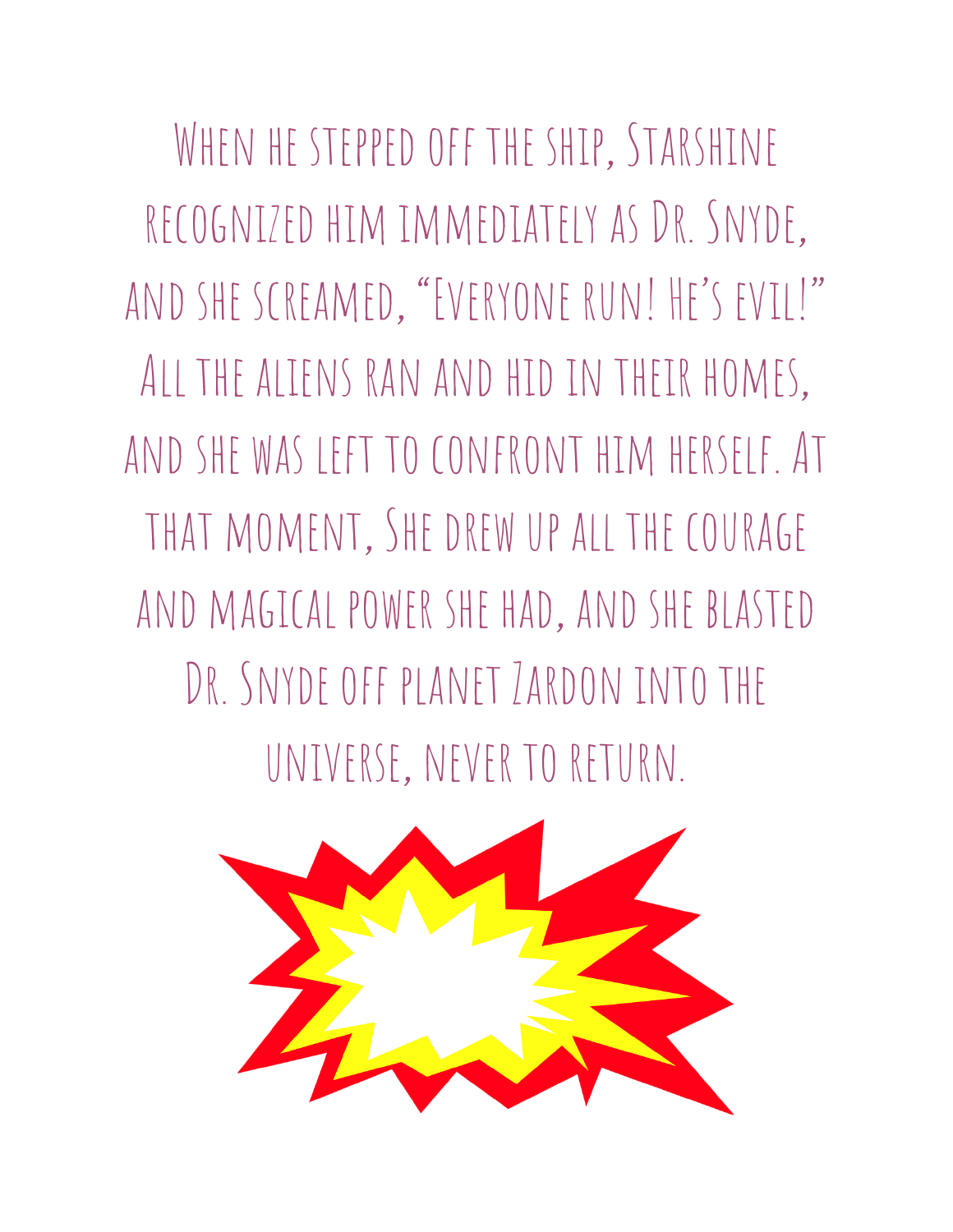AFTER STARSHINE SAVED HER PLANET, THE OTHER aliens startedtoaccept her strange powers. THEY LOOKED UP TO HER NOW, AND SHE FULLY accepted herself. She even startedherown magic show sothat Zardon couldsee her amazing abilities.